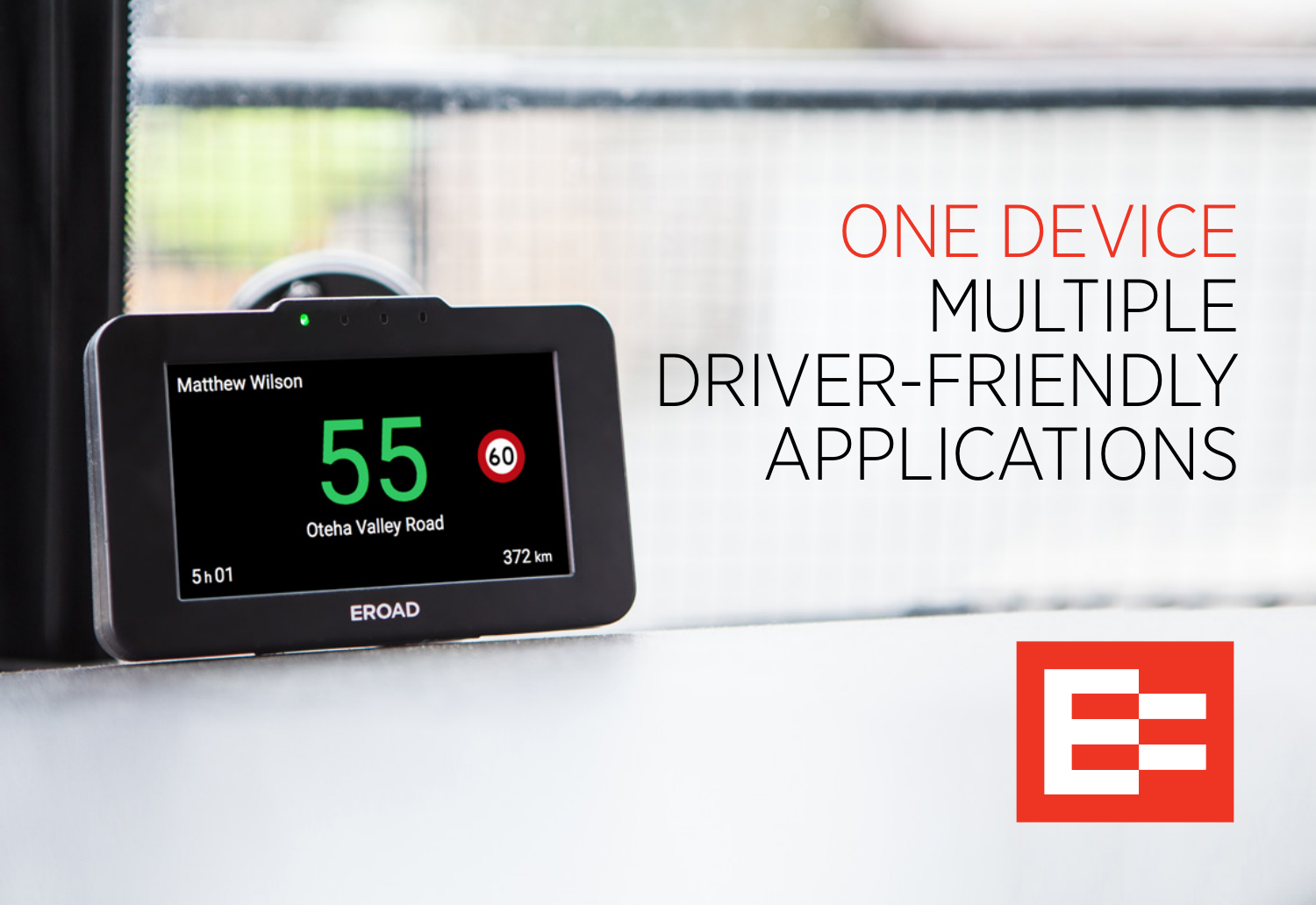## THE LATEST IN IN-VEHICLE **TECHNOLOGY**

EROAD's next-generation in-vehicle hardware, Ehubo2, offers multiple easy-to-use applications on a single device, delivering better safety outcomes for your business and improving productivity and profitability.

- Drive Buddy provides real-time driver feedback with audio and visual alerts
- Interfaces with EROAD web application, Depot, to provide two-way messaging, fuel management, RUC purchase and display and driver behaviour reporting
- Unique PIN identification for individual drivers

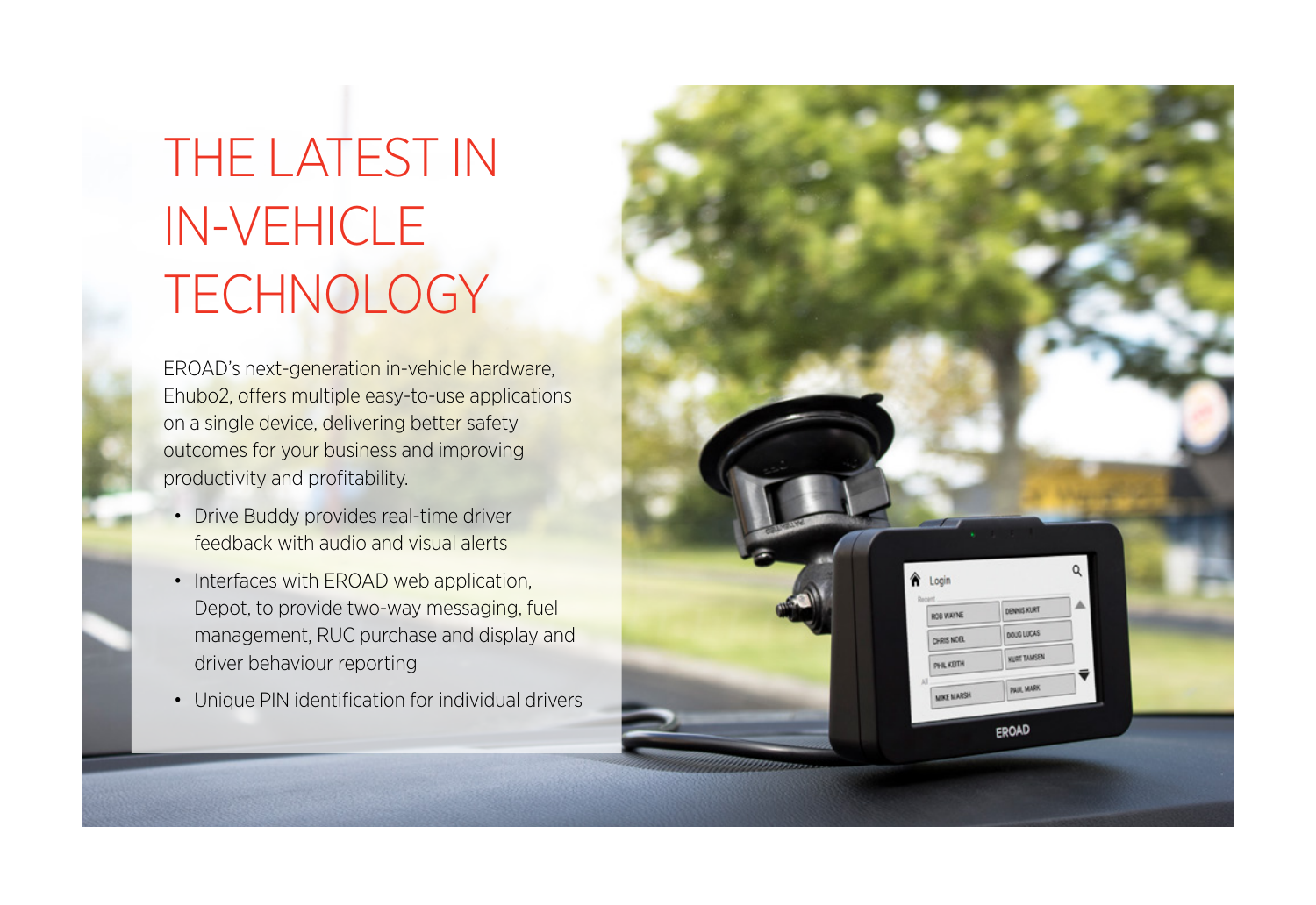#### BETTER DRIVING CHOICES

EROAD Posted Speed helps drivers to make better driving choices based on road network data, delivering real-time driver coaching in all speed zones.

- Gives drivers the ability to self-coach, reducing the need for continual monitoring of driver behaviour
- Fortnightly map loads ensure the most current road speed data is available on Drive Buddy



#### GREEN IS GOOD

Your displayed speed will show green as long as you're within the posted speed limit...





#### AMBER IS A REMINDER

....when you exceed the posted speed limit, your display turns amber...





#### RED IS A WARNING

…when the display turns red, that's immediate feedback that helps keep drivers safe and your business moving forward.

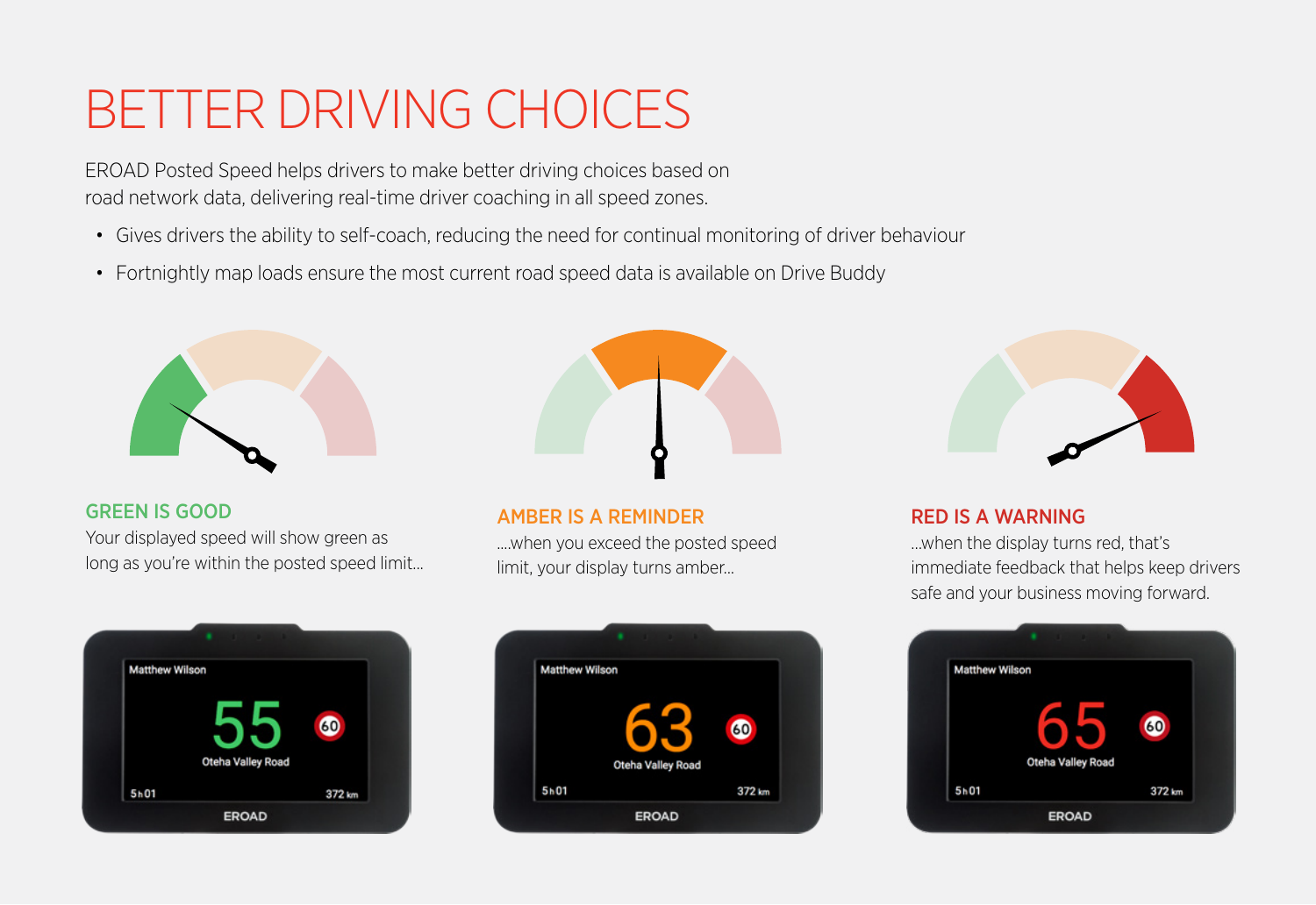

### BETTER DRIVER REPORTING

Driver Login on Ehubo2 provides enhanced visibility into not only vehicle activity, but also individual driving behaviour.

- Reduce on-road risk with best-in-class driver behaviour analytics through being able to identify who's behind the wheel
- Driver's name is clearly displayed on screen and driving behaviour attributed to the individual, encouraging awareness of speed limit

### BETTER ACCOUNTABILITY

Best-in-class telematics supports safe driving and safer roads by encouraging positive behavioural change and embedding driving behaviour measures into appraisals and reward schemes.

- Driver Login encourages driver accountability proven to reduce speeding by at least 50%
- Organisations that pay consistent attention to EROAD's driver behaviour analytics have 38% fewer speeding events than organisations that don't view them at all *(EROAD study, June 2016, across 1344 organisations)*

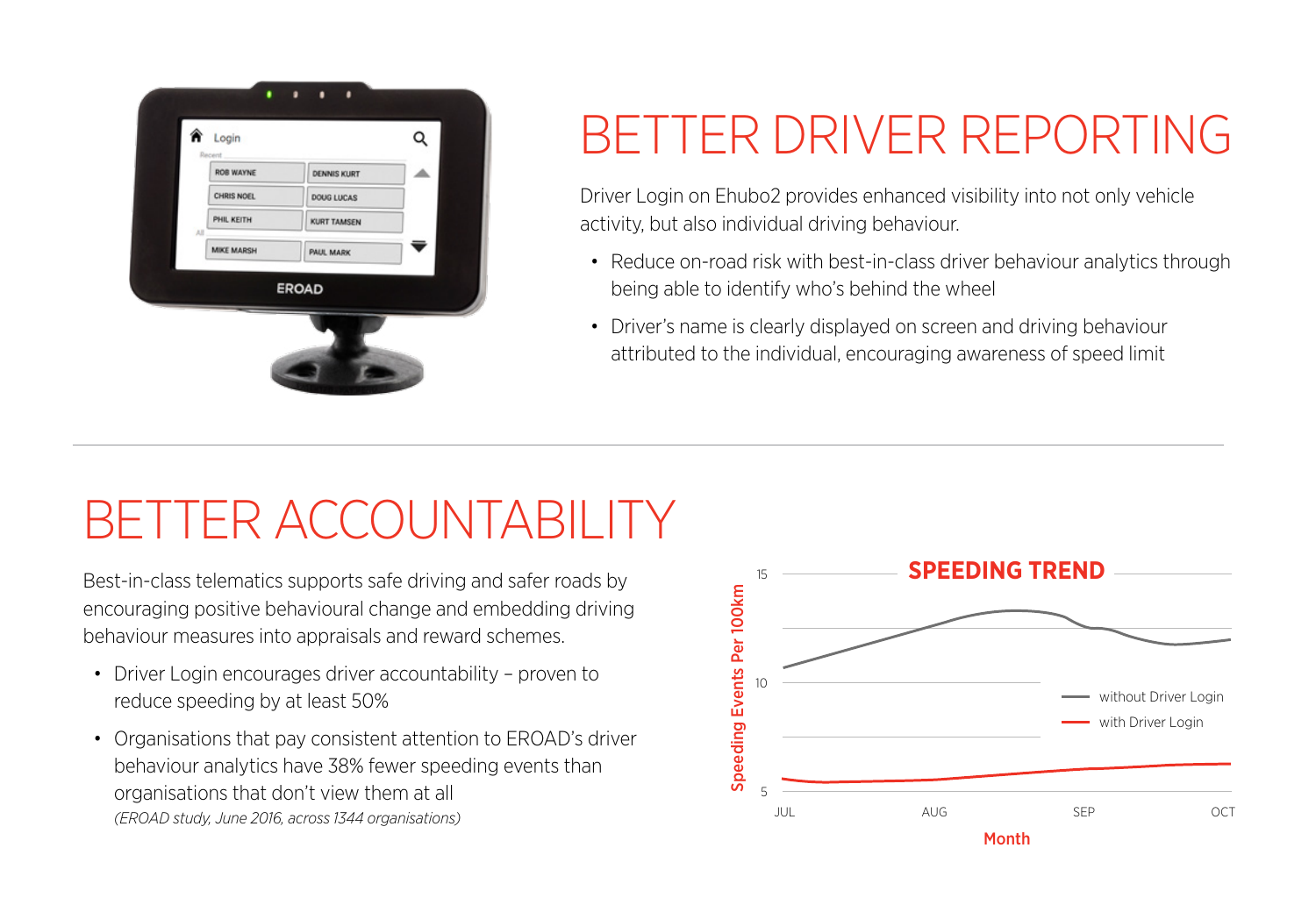

### EASY RUC COMPLIANCE

Buy your road user charges when and where you need them using EROAD's secure, bank-grade payment gateway.

- RUC licence information is delivered electronically for display on the Ehubo2 screen – no paper labels required
- Barcode can be scanned direct from the screen

### REWARD GREAT DRIVING

EROAD Leaderboard uses gamification to encourage proactive driver improvement, and support driver training and reward programmes.

- Reward great driving, using Leaderboard rankings to encourage healthy competition and improved driving
- Scoring is based on key driver metrics, with ranking showing how your drivers compare with each other and against industry driver benchmarks

| Leaderboard                                               |                         |                     |               |                             |                                        |  | <b>Chair</b>  |  |
|-----------------------------------------------------------|-------------------------|---------------------|---------------|-----------------------------|----------------------------------------|--|---------------|--|
| Last McKeep<br>$\sim$                                     | Rank                    | <b>Vehicle Name</b> |               | <b>Trand</b>                | <b>Rank Change</b><br><b>Shared Bu</b> |  |               |  |
| <b>URINH JEEP</b>                                         | ٠                       | <b>Rob Wayne</b>    | *****         | $\overline{\phantom{a}}$    | ۰                                      |  | ÷             |  |
| <b>Hilling Britt</b>                                      | z                       | Dennis Kurt         | *****         | $\overline{\phantom{a}}$    | $\sim 1$                               |  | 4             |  |
| $C$ $3$                                                   | ×                       | Chris Now           | ****<br>÷     | $\mathcal{P}^{\mathcal{R}}$ | $+1$                                   |  | $\rightarrow$ |  |
| <b>SOM</b>                                                | ٠                       | Doug Lucas          | ****<br>۰     | مد                          | $+1$                                   |  | 4             |  |
| ð<br>Fillmen.                                             | ٠                       | Phil Keith          | ****<br>÷     | $\lambda^2$                 | $+5$                                   |  | ⇒             |  |
| <b>View By</b><br>1 Dec<br><b>Video</b>                   | ٠                       | Kurt Tampen         | *****         | $\rightarrow$               | o                                      |  | ÷             |  |
| Georges                                                   | $\overline{\mathbf{z}}$ | Mike Marsh          | ****<br>×.    | مر                          | $+2$                                   |  | ð             |  |
| Total is parallel full                                    | ٠                       | <b>Paul Mark</b>    | ****<br>÷     | $\mathbf{v}_\mathbf{r}$     | $-1$                                   |  | ÷,            |  |
| <b>Gill Grates</b><br><b>Buch</b>                         | ٠                       | All James           | ***<br>÷<br>٠ | $\mathbf{w}$                | - 1                                    |  | ÷             |  |
| such 1<br><b>Victorian</b>                                | 10                      | Cometon Jones       | ****<br>÷     | v                           | $+1$                                   |  | ð             |  |
| <b>SO de Venision</b>                                     | 71                      | Jimmy Campbell      | ÷<br>***<br>۰ | $\lambda^{\mu}$             | $-1$                                   |  | ð             |  |
| Total to particular<br><b>Call Newton</b><br><b>A New</b> | $\mathbf{t}$            | Honry Wright        | ***           | v                           | $+1$                                   |  | ð             |  |
| $A$ from                                                  | 52                      | Sheven Cooper       | ×<br>۰        |                             | $\sim 1$                               |  |               |  |
| Reting                                                    | 54                      |                     | ÷<br>۰<br>*** | مد                          | $+1$                                   |  | ÷             |  |
| <b><i>R*****</i></b>                                      |                         | Craig Weshington    | *****         | $\lambda^{\mu}$             |                                        |  | 5             |  |
| E2R7 0000 Links At ratio warres   Terra and Dentrons      |                         |                     |               |                             |                                        |  | LIGHT         |  |